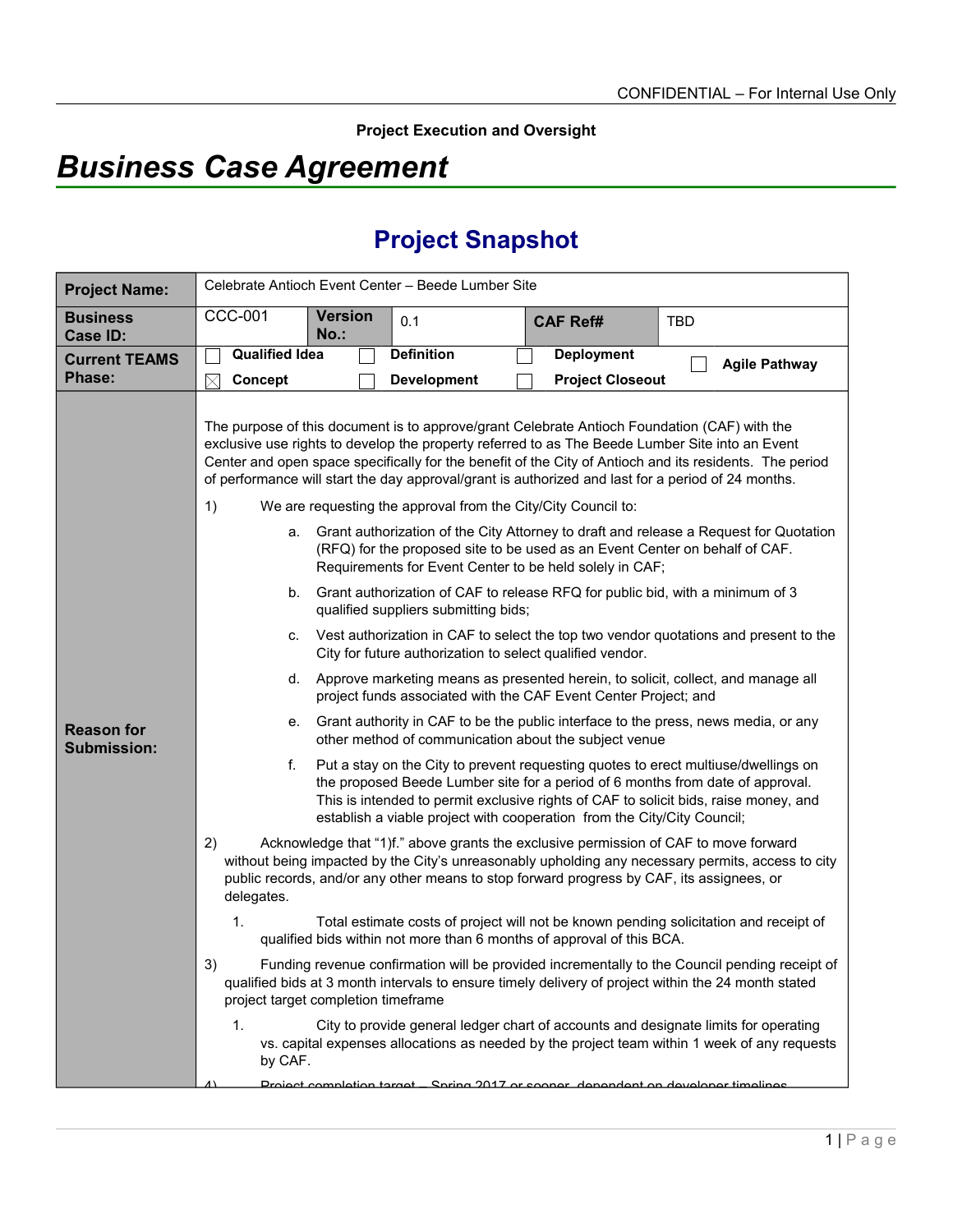#### **Business Goal (Details in Section B):**

- $\boxtimes$
- $\Box$
- $\boxtimes$
- $\Box$
- **Cost Reduction Compliance Requirement**
- **City Improvement Cost of Doing Business**
	- **Productivity Gains**  $\boxtimes$  Resident Satisfaction
- **Revenue Generating Canadiation Regulatory Necessity Canadiation Mexican Dividend Pother** Strategic; risk mitigation

## **Measurable Key Milestones (Details in Section C)**

| <b>Key Performance Indicator</b>                        | <b>Current State</b>                                           |  |  |
|---------------------------------------------------------|----------------------------------------------------------------|--|--|
| Cost of Contract (annual)                               | \$0                                                            |  |  |
| Funding Milestone 1                                     | 3 month From Approval Date                                     |  |  |
| Developer RFQ Released for Public Bid                   | Funding Date plus 2 months                                     |  |  |
| Developer Award Date                                    | 2 Months Post Close of Public Bid Date                         |  |  |
| City Council Implementation Phase Gate Approval<br>Date | 1 Month After Contract Award Date                              |  |  |
| <b>Break Ground</b>                                     | 2 Months After Council Implementation Phase Gate Approval Date |  |  |
| Subsequent Milestones to be Determined                  | Concurrent with Contract Award Date                            |  |  |

# **A. EXECUTIVE OVERVIEW**

#### *Situation:*

Celebrate Antioch Foundation (CAF) is fully committed to helping the City of Antioch revitalize our downtown area. We believe that the best way to bring this about is to bring more people downtown as often as possible. We have seen firsthand how to make this happen when we successfully brought thousands to our  $4<sup>th</sup>$  of July celebrations for the last four years. It is because of our past success that CAF is entering into an agreement with the City of Antioch to establish a permanent outdoor event center built on the vacant property located at  $2^{nd}$  and E streets in downtown Antioch, herein referenced as THE SITE.

Leveraging the existing indoor events venue of the Nick Rodriguez Community Center and Theatre would support income capabilities when hosting events such as: 1) COMIC BOOK CONVENTION; 2) EDWARDIAN BALL; 3) FILM FESTIVAL; 4) SPEAKER SERIES; 5) THEATRICAL CLASSES; 6) PLAYS; and 7) TRAVELLING SHOWS as examples.

A new event center could open the door and make Antioch a premier venue for activities such as:1) FOURTH OF JULY CELEBRATION; 2) CAR SHOWS; 3) SUMMER CONCERTS IN THE PARK; 4) FARMERS MARKETS; 5) HOLIDAY DE-LITES; 6) RIVERTOWN JAMBOREE; 7 ) FARM TO FORK / WINE TASTING; 8) MULTICULTURAL EVENTS; 9) FOOD TRUCK SHOWCASE; 10 ) MOVIE NIGHT; 11) OUTDOOR LIVE THEATRE; and 12) DOG SHOWS.

Revitalization of the Rivertown District has been in process for more than thirty years. Opening the THE SITE to establish a premier event venue would be the much needed boost the City needs to bring its citizens together to support businesses in the downtown area.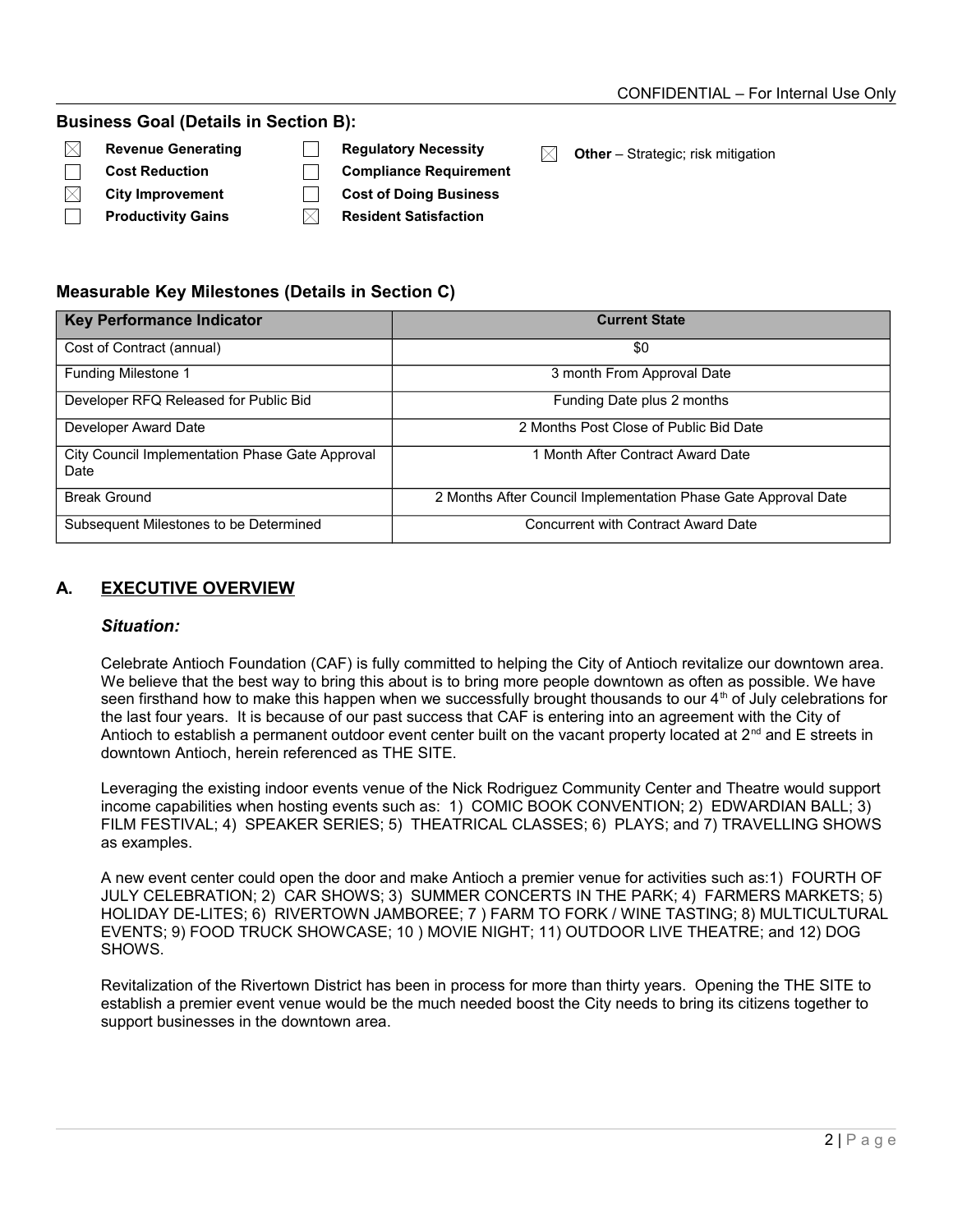## *Background:*

The Rivertown Community has 840 single family homes and duplexes within ¼ miles of the downtown business district. It also has about 80 multi-unit apartment structures. Combined, this local residential inventory houses approximately 2,330 citizens, all within a brisk walk of Rivertown businesses. In spite of this abundant local population, foot traffic in the downtown is at a stagnant level. There appears to be little incentive for local residents to frequent the downtown area.

Opening a community "green" or "commons" purposed to support a California destination venue will be the anchor to sustain people traffic and introduce more spending into the local economy. It will create a constant and consistent population of visitors to the downtown business district, drawn to the area by events such as concerts, theater productions, car shows, craft fairs and other recreation opportunities. This will drive the engine of a new and vibrant local economy. This would be in conjunction with the planned additional housing opportunities as proposed in the Antioch Downtown Specific Plan. Businesses will enjoy an opportunity to thrive with such a population infusion.

CAF is seeking approval and signed agreement to promote THE SITE including leasing to them at a low rate.

## *Assessment:*

- The lot occupies a prime location in the Downtown Antioch area that could be utilized to promote the history of Antioch by erecting a multi-use Event Center and Venue to host events referenced in the Situation Section of this agreement
- Preserve and operate on one of the most significant historical and cultural resources in Antioch.
- Provide a quality venue for the presentation of cultural, entertainment, fundraising and community events by local organizations, individuals and businesses.
- Serve as a catalyst for the cultural growth and as a vibrant tourist hub.
- Support the economic vitality of the Antioch Community by creating interest in the Rivertown waterfront business district.
- Unite the Antioch Community by introducing the historic waterfront area to a significant number of residents from southeast Antioch.
- Operate as a cultural, performing arts and community event center which will feature the creative works of regional and local artists as well as events for all segments of the Antioch Community.

CAF seeks written commitment from the City to ensure non-competition in the development of THE SITE. Additionally, CAF requires agreements by the City to ensure that CAF is the primary governing body to meet site requirements and development proposal delivered at the Council Meeting on 6/22/15.

#### *Recommendation:*

- City to lease THE SITE to CAF for a period of 2 years for the sum of \$1
- CAF to provide quarterly status updates to ensure to show progress in funding, update qualified Developer Project Plan to promote end state implementation of the desired Event Venue on THE SITE
- City agrees to not unreasonably withhold permitting of improvements requested and will avoid undue delays in issuing said permits.
- City agrees to make CAF sole representation for all comments and information given to Media organizations
- City to agree to items outlined under Section 1) "a thru f" as stated on Page 1 of Project Snapshot.
- City and CAF will share maintenance responsibilities at THE SITE, all of which will be identified and negotiated by both parties at a mutually agreeable date.
- City shall not forfeit its rights and obligations to inspect THE SITE for any and all public safety issues and the City agrees to not exclude THE SITE from standard liability protection measures.
- The City shall continue to provide the service of policing as is the standard for all public parks and properties.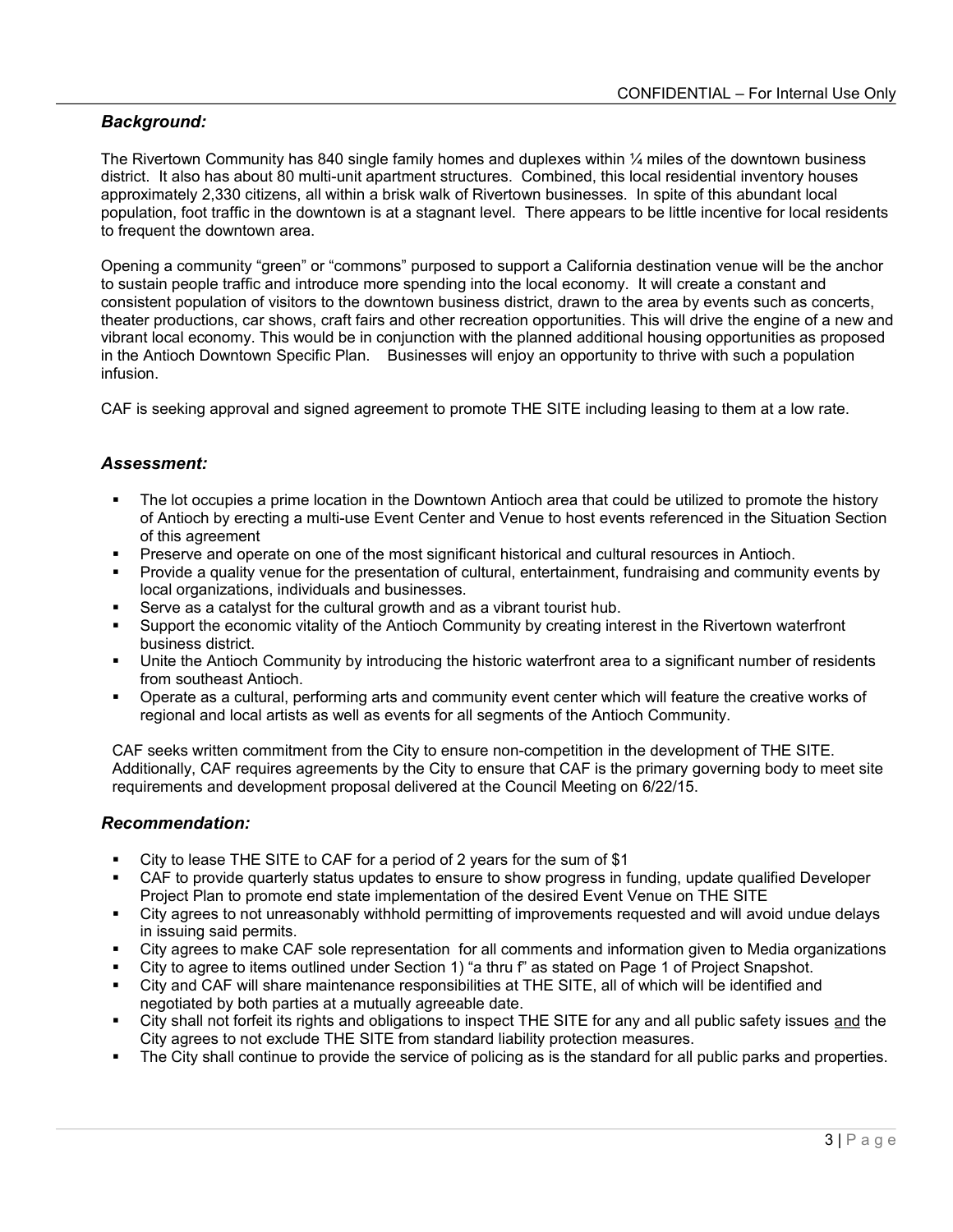## **B. BUSINESS JUSTIFICATION AND BENEFITS**

#### **Implement a centralized venue for future events as a host city.**

The Beede Lumber Yard site and underdeveloped land in front has been identified as an ideal location for future events.

Based on our current Rivertown events and participation, we have a reasonable expectation of growth in participation, vendors and local business income. In addition, the CAF Board of Directors will monitor individual events, vendors, and logistics for improvement and revenue development. Yearly evaluation will also be compared with similar cities/venues to offer a clear comparison and expectation for future planning. Measurements used to declare the viability of any particular event will include: revenue from vendors and tickets, total participation from vendors and citizens, safisfaction of participants, revenue to local businesses and city through increased business sales.

#### **Improve the downtown waterfront to create a "destination" within the city.**

Recognizing that the motto of Antioch is "Gateway to the Delta" and that our city logo features the Riverfront, development of a Riverfront venue serves the dual purpose of attracting business and people. Success can be measured through monitoring of revenue from Rivertown businesses, foot traffic, number of new businesses in Rivertown vs. closed businesses, monitoring applicants for events in Rivertown venues: Theatre, Lumber Yard, Parades on streets, etc.

## **C. MEASURABLE OBJECTIVES**

#### **Create a sustainable income-generating venue.**

In anticipation of the need to provide site services such as security, landscaping, physical development and custodial care, the CAF has a plan to generate sustainable income through membership, donation and capital gifts. For 2015-16, there is a Donation goal of \$50,000, a Capital goal of \$450,000, a Grants goal of \$200,000 and a Naming goal of \$60,000. Memberships (Individual, Family and Small Business) will be solicited on an individual basis and through membership drives. There is a goal to raise an initial seed money of \$460,000 by November 30, 2015. By August 2016, all year one milestones are anticipated to be met to meet Phase I goals.

#### **D. PROJECT CORE TEAM**

- CAF President: Wayne Harrison
- CAF Financial Director: Joy Motts
- CAF Marketing Director: Jim Lanter
- CAF Project Manager: TBD
- Implementation Advisor: Rebecca Prosnick, Kerry Motts
- Event Planner: Valerie Ricks
- Development Contractor/Manager: TBD
- Additional Project Core Team members may be added as needed.

## **E. PROPOSED SCOPE**

#### *High-Level Plan and Approach:*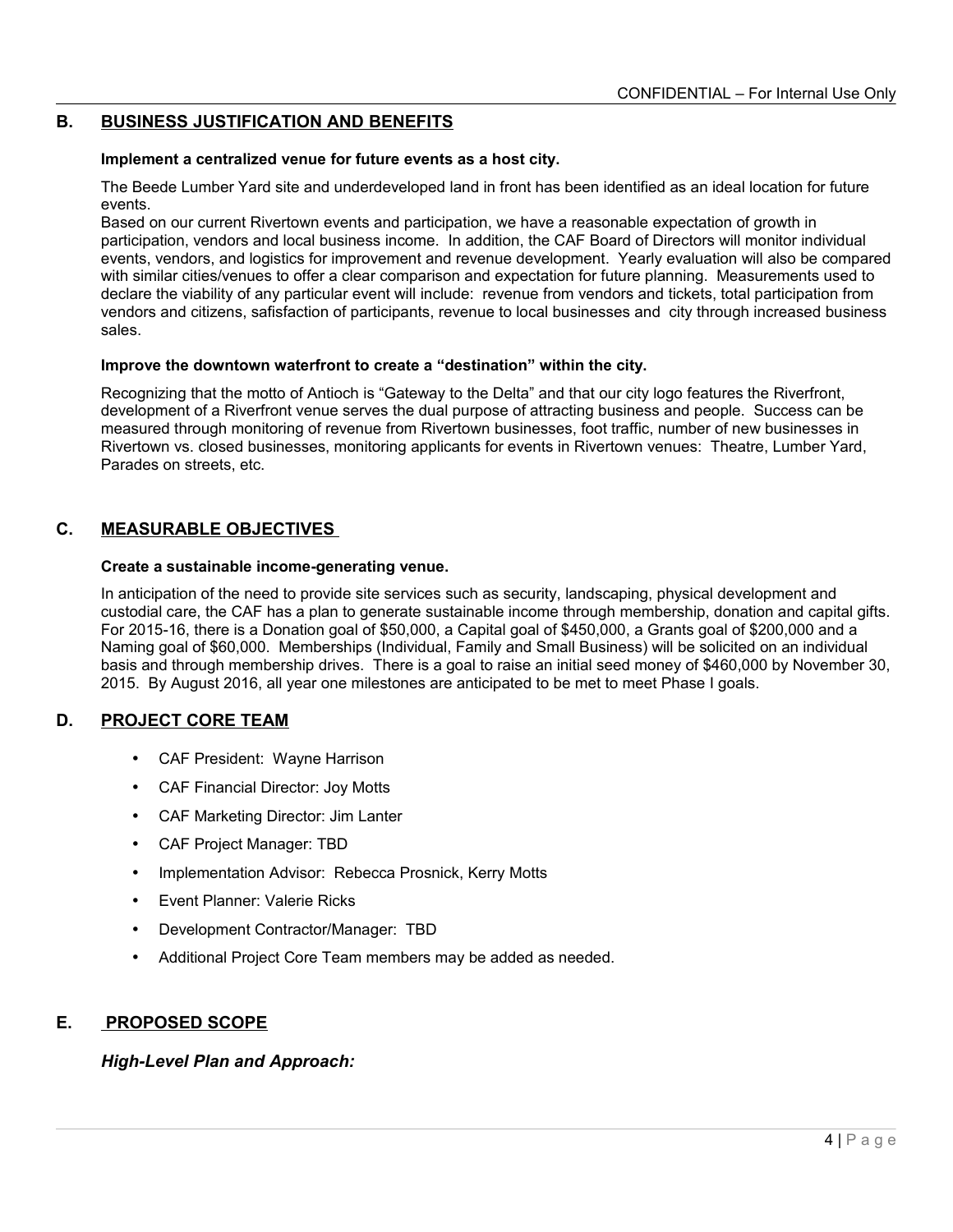### **SHORT TERM PLAN**

- 1) Event Center Plaza (March-August 2016)
	- a) Plant grass & trees, install sprinkler system with possible use of reclaimed/recycled water or well to reduce costs.
		- i) plumbing consultant
	- b) Install stage, sound system, stage and pathway lighting, Projector screen i) electrical consultant
	- c) Install vehicle accessible pathway to serve productions, maintenance activities and emergency

responses.

- d) Install anti-vehicle barriers along the perimeter of THE SITE
- e) Restroom Facilities
- f) Identify clear usable space for vendors
- 2) Membership Drive & Capital Gifts (Start ASAP)
	- a) Individual and family memberships range from \$20-\$35, \$100 for small businesses
	- b) Memorial and living donations accepted
	- c) Year One Goal: \$50,000
	- d) Capital Gifts, Grants and Naming Opportunities:

| Naming rights for the Pavilion/Stage<br>\$30,000 per year, first 5 yrs.                                     | \$150,000 |
|-------------------------------------------------------------------------------------------------------------|-----------|
| Permanent naming rights for fountains<br>Two large fountains to be included @ \$25,000 each.                | \$50,000  |
| Naming rights for Heritage Educational Walk                                                                 | \$15,000  |
| 300 Individual/Business donors @ \$1,000 each<br>A permanent wall will be constructed to include<br>Donors. | \$300,000 |
| Memorial Park Bench naming rights - 50 @ \$350.                                                             | \$17.500  |
| Memorial Tree naming rights $-75$ @ \$350.                                                                  | \$26,250  |
| TOTAL                                                                                                       | \$558,750 |

Annual Membership Drive

#### 3) Logistical Needs

- a. Office supplies & Signage
- b. Storage space
- c. Security funds
- d. Event operational funds (insurance, entertainment, inflatables, advertising awards, Contra Costa County Health Department permits, website, printing, etc.

#### **LONG TERM GOALS**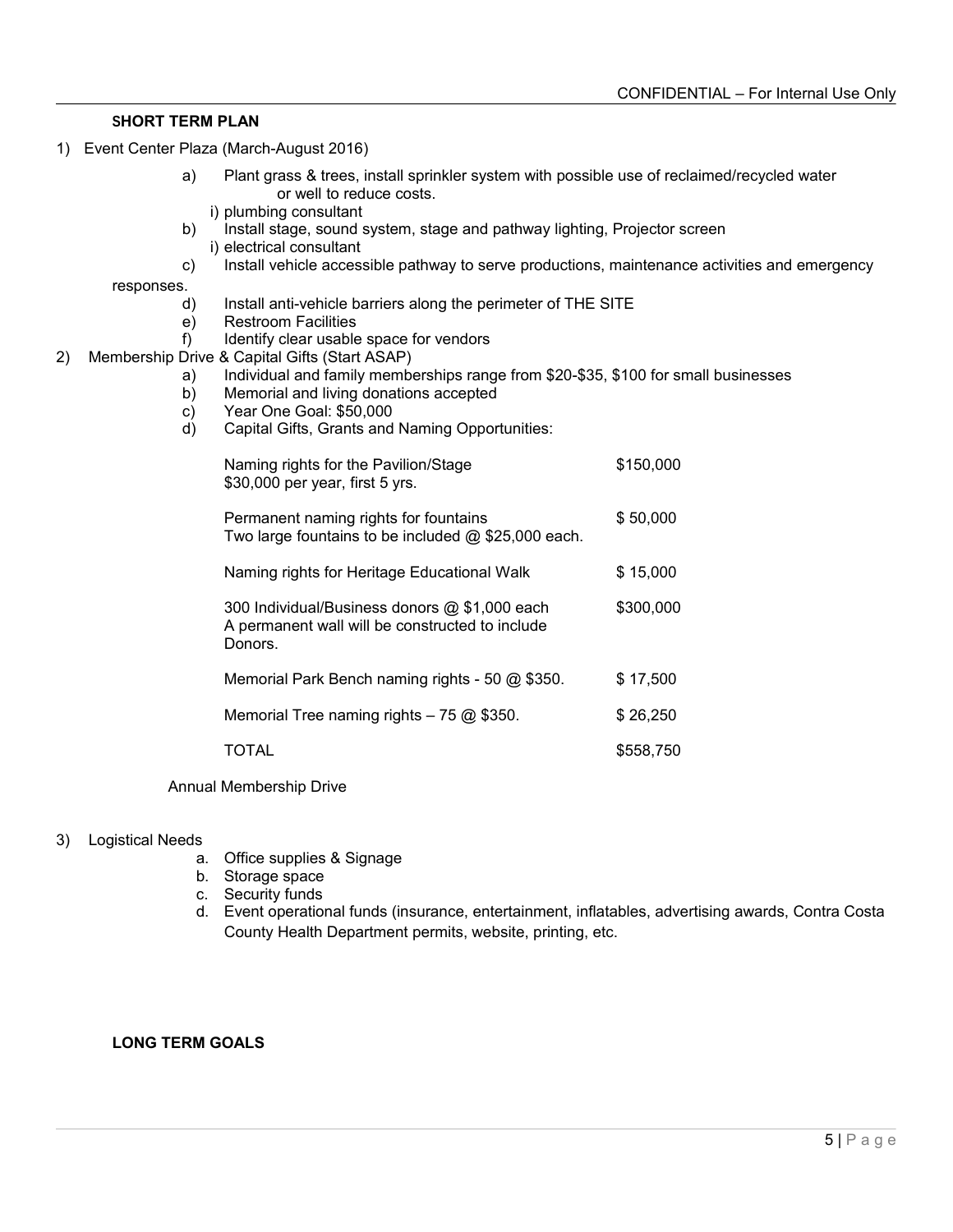- 1. Playground equipment
- 2. Honored veterans square
- 3. Sponsor columns
- 4. Bocce Courts
- 5. Walk-up Concession Center and Gift Shop

# **F. STRATEGIC ALIGNMENT**

The recently approved Downtown Specific Plan addresses a possible path forward to a sustainable recovery and economic revitalization of the Rivertown Business Community with implementation over the next 5 to 10 years. What CAF promotes here with the implementation of the Event Center over the next two years would be the much needed catalyst to the City's plan.

## **APPROVALS**